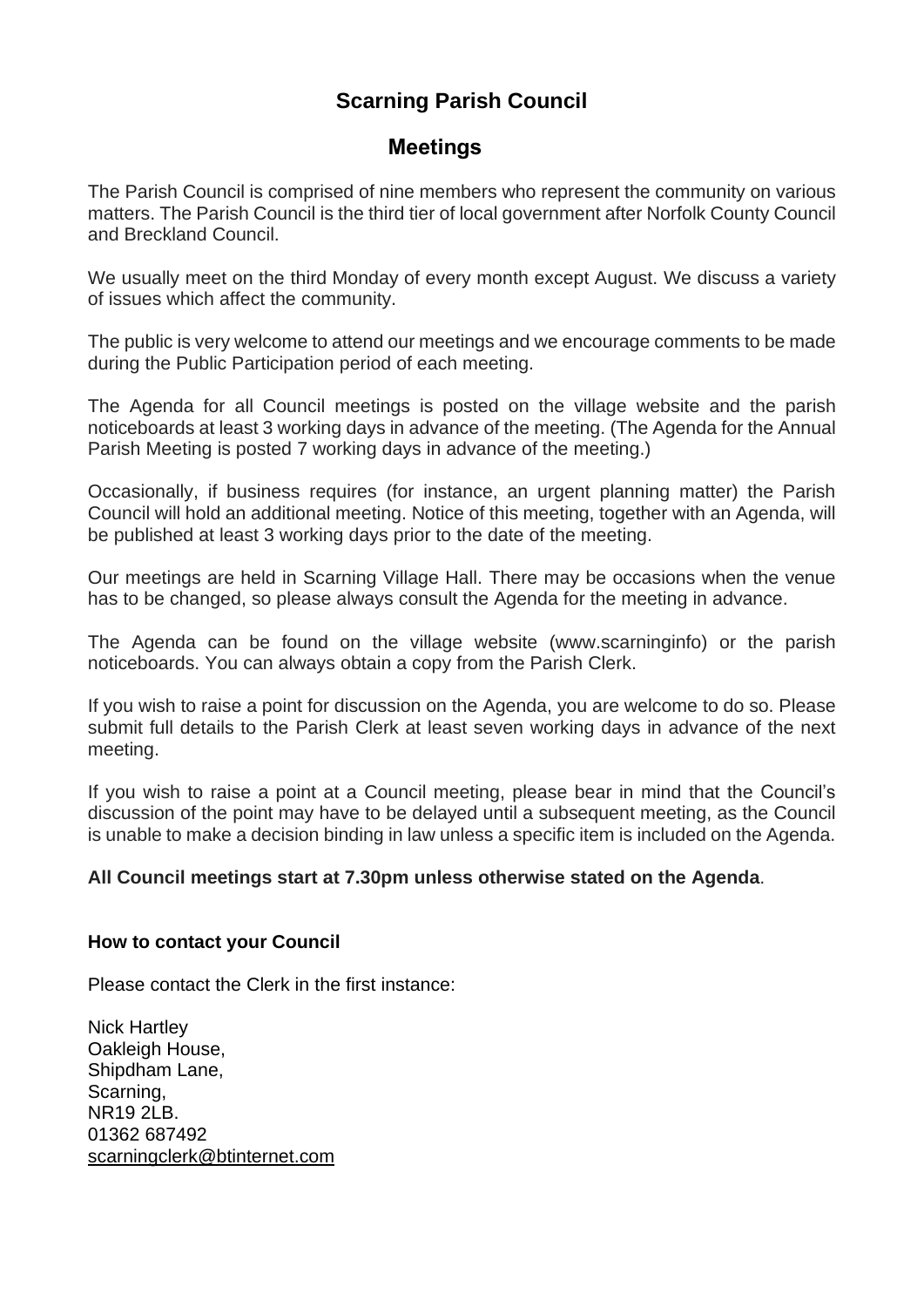# **A Brief Guide to Attending Parish Council Meetings**

The Parish Council hopes that this short guide will encourage you to attend and participate in our meetings. We hope it will also be helpful to those who are unfamiliar with procedures at Council meetings.

The Council appreciates that some people may find the prospect of attending a meeting for the first time a little intimidating. If you have any concerns at all about attending a meeting, please do contact the Clerk for help and guidance.

### **Q1. Why are meetings held ?**

Meetings of the Council are the principal means by which Council members discuss and agree matters over a wide range of issues affecting the community.

#### **Q2. When are meetings held ?**

Meetings are held on the third Monday of every month except August. We meet in Scarning Village Hall, Dereham Road. A timetable of meeting dates and venues can be found below. Our meetings usually commence at 7.30pm.

#### **Q3. Who can attend meetings ?**

Anyone, However, if the Parish Council needs to consider certain matters in private, such as employment or contracts, then councillors may vote to exclude the public and press for that particular item. If this is the case, you will be advised the reason for excluding the press and public from that part of the meeting. Generally, this item is at the end of the meeting.

#### **Q4. At which meetings may I speak ?**

All our meetings give you an opportunity to speak. This is shown on the Agenda as Public Participation. If you have a matter that you wish to discuss or bring to the attention of the Council, this is your opportunity. Please note that once the Public Participation period closes, the public is no longer permitted to speak at the meeting.

#### **Q5. How will I know when to speak ?**

The Chairman will adjourn the meeting and invite public comments.

#### **Q6. Are there items I may not discuss ?**

Matters that are confidential or commercially sensitive may not be addressed in public.

#### **Q7. How do I know what is on the Agenda ?**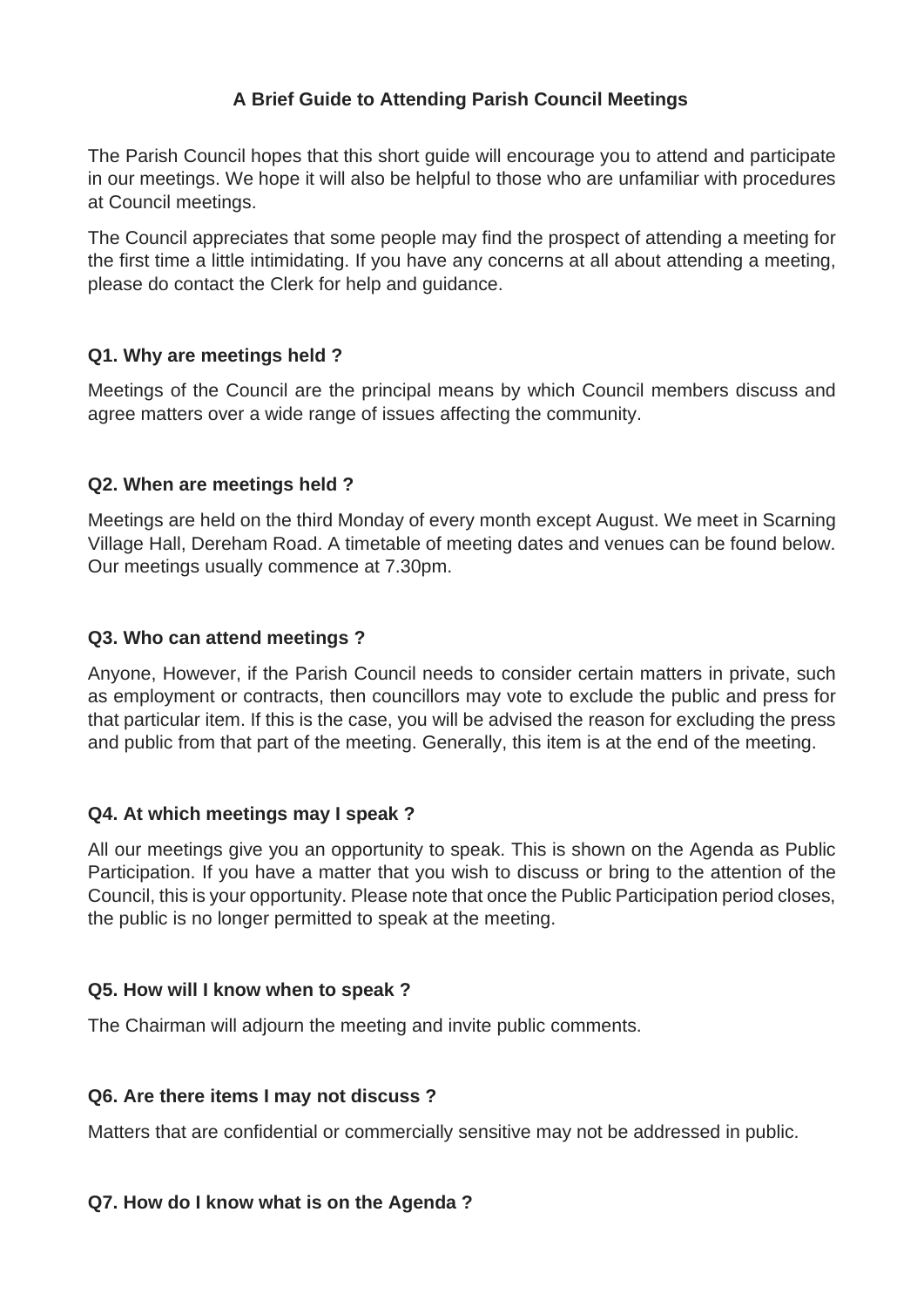The Agenda is published on the Council's website and the noticeboards at least 3 working days in advance of the meeting. A copy will be available at the meeting.

### **Q8. How do I arrange to speak ?**

It is preferred that you contact the Clerk prior to the meeting, or raise your hand when the Chairman invites the public to speak.

## **Q9. What should I say ?**

The Council prefers that you identify yourself and state your concern briefly and clearly.

### **Q10. For how long may I speak ?**

You will be allowed 3 minutes. At the discretion of the Chairman you may be allowed slightly longer, but only in exceptional circumstances.

# **Q11. May I raise an issue that is not on the Agenda ?**

Yes, but please bear in mind that the Council's discussion of the point may have to be delayed until a subsequent meeting as the Council is unable to make a decision binding in law unless a specific item is included on the agenda.

# **Q12. May I raise an issue for inclusion on the agenda ?**

Yes. Please submit full details to the Parish Clerk at least seven working days in advance of the date of the next Council meeting.

### **Q13. Will the Council respond to my concerns ?**

Yes, on a case by case basis.

# **Q14. Am I allowed to film, photograph or record Parish Council meetings ?**

The law permits you to film, record, photograph or use social media in order to report on the proceedings of a meeting of the Council or its committees when they are open to the public. This does not extend to live verbal commentary. Filming and photography are only permitted in the area designated. No flash photography or additional lighting can be used without prior consent. If you wish to report on a meeting, please notify the Chairman or the Clerk so that you can be afforded reasonable facilities. Persons under the age of 18 are not to be filmed or photographed. All persons who do not wish to be filmed or photographed must be afforded the opportunity to say so and will be seated in an area designated for this purpose.